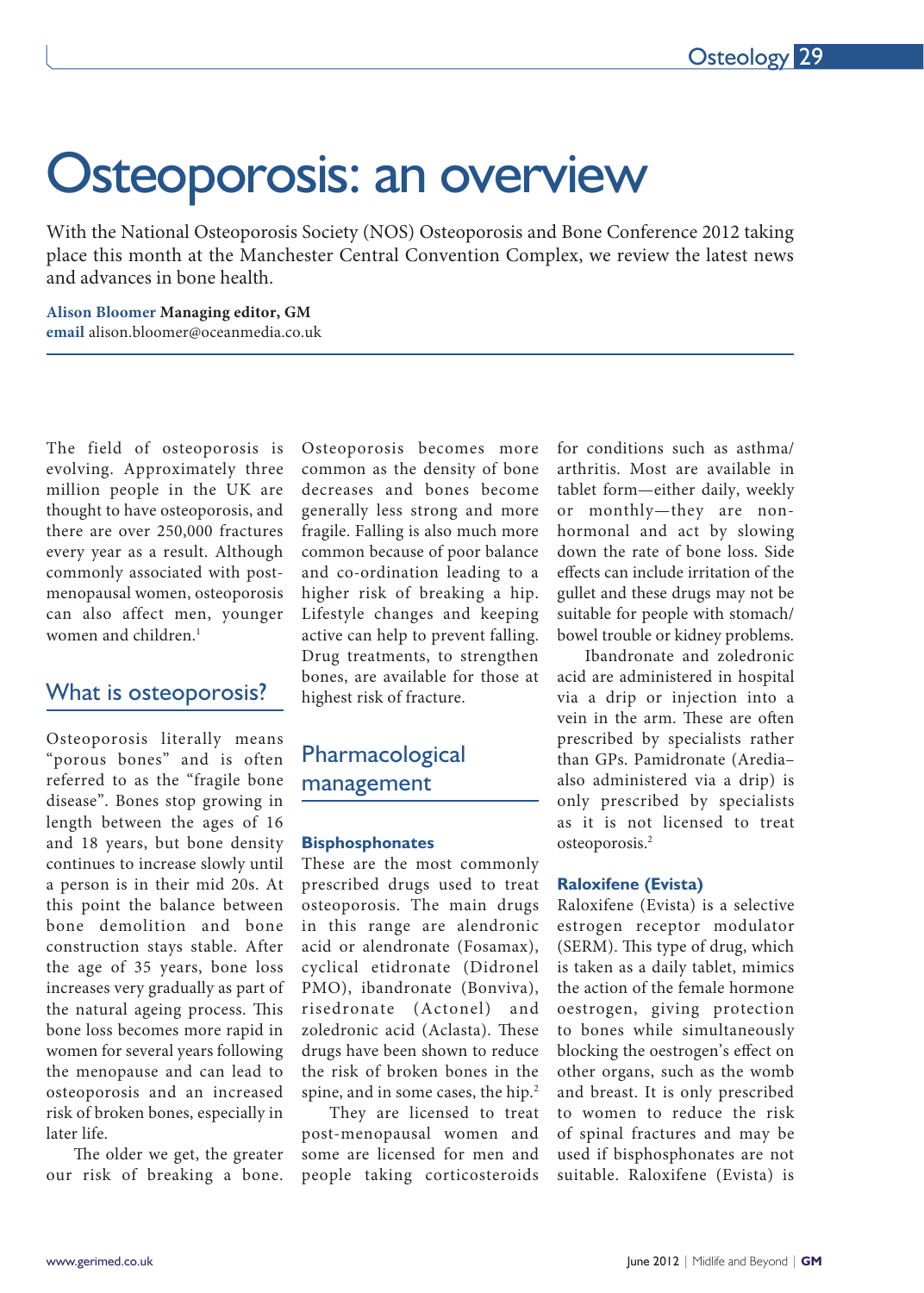currently the only SERM licensed Tablets; Calceos; Calcichew; Non pharmacological to treat osteoporosis.

## **Strontium ranelate (Protelos)**

(Protelos) is a sachet of powder long term use and an injection. Regular exercise: Strontium ranelate appears to have an impact on both the cells that build bone and those that break it down. It is unclear how **Calcitonin (Miacalcic)** this works to reduce the risk of broken bones. Strontium ranelate which is mixed in water and is taken once a day at bedtime.<sup>2</sup>

## **Parathyroid** hormone **(PTH) treatment (Preotact, Forsteo)**

Parathyroid hormone injections can only be prescribed to those people most severely afected by spinal fractures who meet certain criteria. It works by building by specialists.<sup>2</sup> new bone and is given as selfadministered injections daily for **Calcitriol (Rocaltrol)** not prescribed by GPs and is only available from specialists.<sup>2</sup>

## **Denosumab (Prolia)**

Denosumab belongs to a group of drugs called "monoclonal human antibodies". It blocks a substance involved in bone development called Rank Ligand that stimulates the activity of osteoclasts—the cells that break down bone. As a result bones become stronger and break less easily. This drug is given as an injection under the skin every six months usually in a hospital clinic although it may be available in some GP surgeries.<sup>2</sup>

## **Calcium and vitamin D**

There are a number of calcium and vitamin D supplements include: Accrete D3; Adcal; Cacit protection back-up.

Calcium 500; Calcium-Sandoz; Calfovit D3; Kalcipos-D; Natecal D3 and Sandocal 1000.

## **Other treatments**

The injection (administered Adults should do at least 150 every day) is particularly useful minutes (2 hours and 30 minutes) as a short term treatment after of moderate-intensity aerobic spinal fractures. Calcitonin may activity (ie. cycling or fast have a pain relieving effect for walking) every week. Weightsome people, so can help with bearing exercise and resistance acute pain whilst also giving exercise are particularly important bone protection. However, in improving bone density and calcitonin is rarely used by GPs helping prevent osteoporosis. (Miacalcic) is available both as a nasal spray for and only occasionally prescribed

between 18 and 24 months. It is Calcitriol (Rocaltrol) is effective recommended intake of calcium in reducing fractures in women is at least 700mg a day. This is and is taken as a daily dose of about equivalent to one pint of tablets. There is no data on milk. Calcium can also be found its effectiveness in preventing in a number of different foods, broken bones in men with including green leafy vegetables, osteoporosis but it may be dried fruit, tofu and yoghurt. prescribed at specialist centres. Vitamin D is also important for It can be prescribed by GPs but bones and teeth as it helps your people on this drug need careful body to absorb calcium. Vitamin monitoring. Some GPs may refer D can be found in eggs, milk and patients to a specialist.<sup>2</sup>

# **Hormone** Therapy **Therapy (HRT)**

oestrogen (and sometimes the whole year.<sup>1</sup> **Other factors** testosterone in men. HRT in women is no longer a first line Other lifestyle factors that can which are most often prescribed treatment for osteoporosis but helppreventosteoporosisinclude: by doctors to older people to help is useful to tackle menopausal prevent broken bones. These symptoms with added bone replacement therapy replaces progesterone) in women and

# management

It is important people at risk of osteoporosis take steps to help keep bones healthy and reduce their risk of developing the condition. This may include:

### **Healthy eating:**

Calcium is important for maintaining strong bones. The oily fsh. However, most vitamin D is made in the skin in response or to sunlight. A short exposure to Hormone Replacement sunlight, without sunscreen (10 minutes twice a day) throughout Hormone therapy or hormone the summer should provide a patient with enough vitamin D for

• quitting smoking: cigarette smoking is associated with an increased risk of osteoporosis